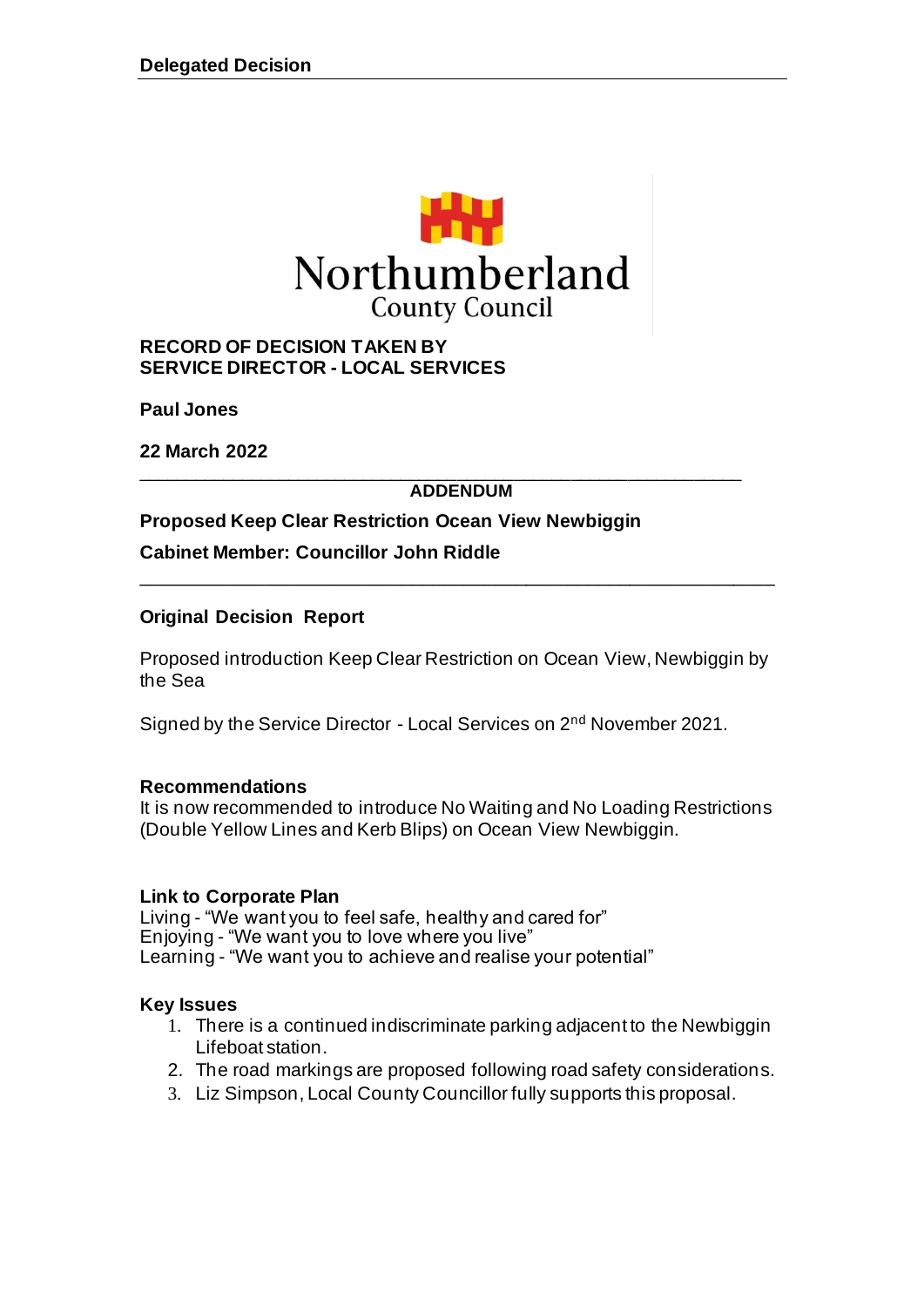## **Purpose of Addendum**

The purpose of this Addendum is:

Is to introduce No Waiting and No Loading Restrictions (Double Yellow Lines and Kerb Blips) on Ocean View Newbiggin.

Since the original report was signed and the restriction introduced, the local County Councillor and Officers have received an objection to the scheme. A subsequent investigation highlighted the following error in the original report:

• The report recommended the introduction of Keep Clear Restrictions (Yellow Zig Zag Markings). However, the Traffic Regulation Orders (reference TRO\_011\_115) associated with this scheme introduced No Waiting and No Loading Restrictions (Double Yellow Lines and Kerb Blips). - As detailed in the photograph below.



**Ocean View (adjacent to Coastguard Station - Restrictions which came into force 24th January 2022**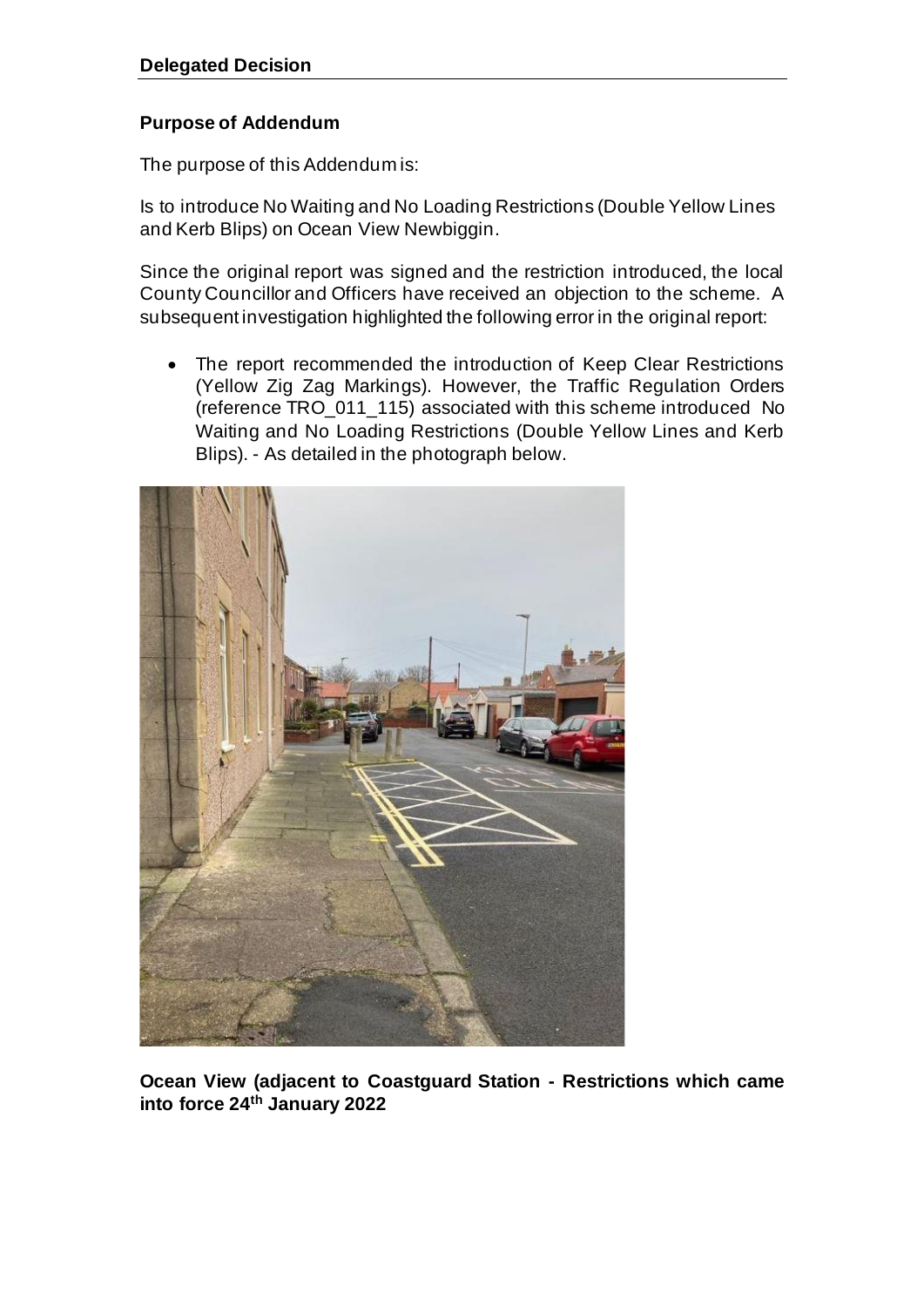This error was identified after the Order was made. The reason this error and subsequent change to the restriction occurred, is that the introduction of Keep Clear Restrictions could not meet the regulations due to the length of the restriction. Therefore this was changed to No Waiting and No Loading Restrictions (Double Yellow Lines and Kerb Blips) in the Order.

Following discussions with local residents and the Coastguard it has also been agreed to reduce the length of the original restrictions introduced - (As detailed in the photograph above). This will now allow adequate access to the Coastguard station, together with retaining one on-street parking space. As detailed in the annotated photograph in Appendix A

Northumbria Police, other emergency services and relevant statutory consultees including Local County Councillor and Town Council will be notified of these amendments as part of the process for making the permanent Orders.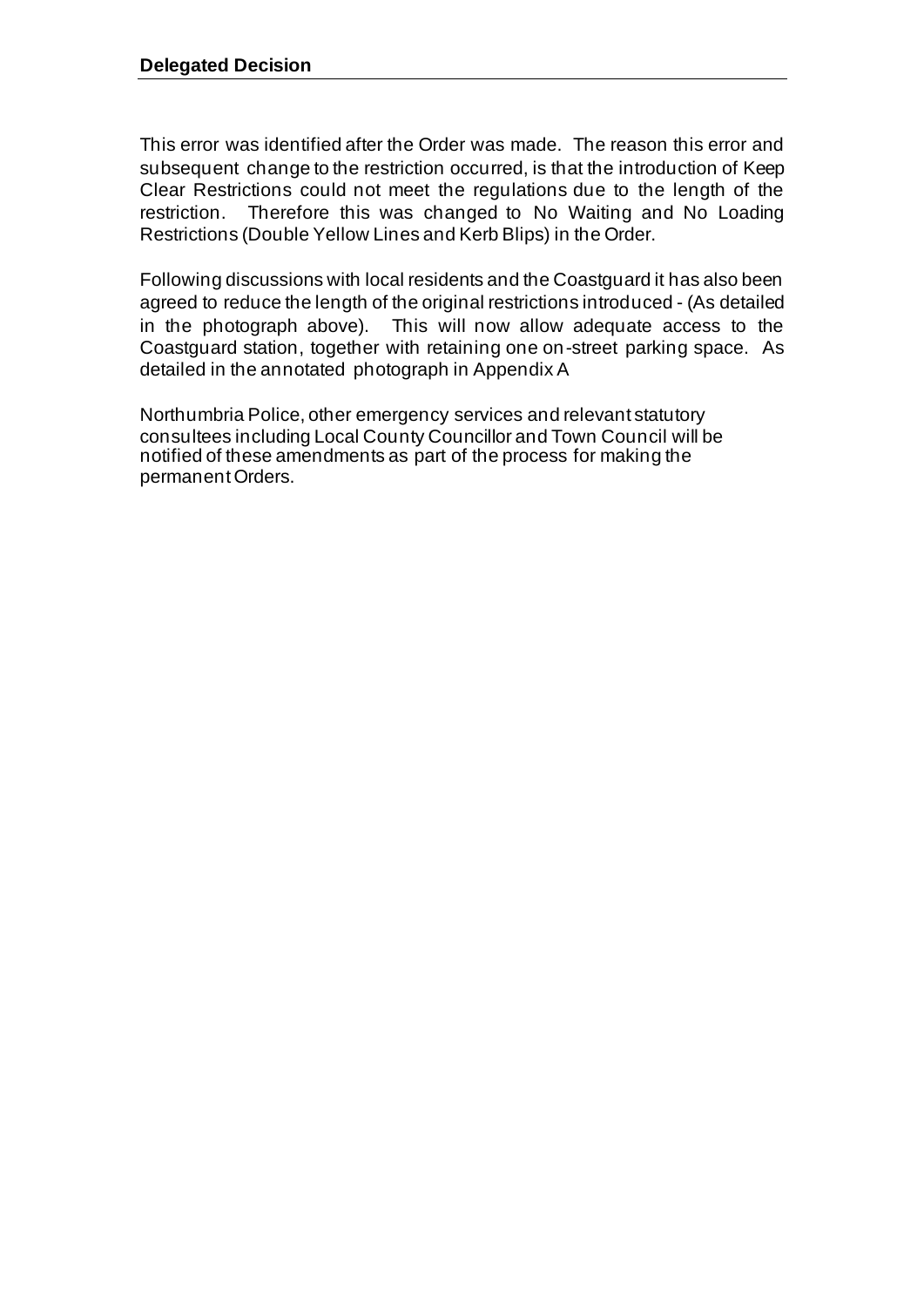# **Implications Arising out of the Report**

| <b>Policy</b>                                   | Consistent with existing policies                                                             |  |
|-------------------------------------------------|-----------------------------------------------------------------------------------------------|--|
| <b>Finance and</b><br>value for<br>money        | Scheme will be financed by LTP funding 2022/23                                                |  |
| Legal                                           | Traffic Regulation Orders (reference TRO_011_126)                                             |  |
| <b>Procurement</b>                              | Signage and road markings to meet Regulations for Traffic<br><b>Regulation Orders</b>         |  |
| <b>Human</b><br><b>Resources</b>                | None                                                                                          |  |
| <b>Property</b>                                 | None                                                                                          |  |
| <b>Equalities</b>                               | N/A                                                                                           |  |
| (Impact<br>Assessment<br>attached)              |                                                                                               |  |
| Yes $\Box$<br>No $\square$<br>N/A<br>П          |                                                                                               |  |
| <b>Risk</b><br><b>Assessment</b>                | N/A                                                                                           |  |
| $\mathbf{a}$<br><b>Crime</b><br><b>Disorder</b> | Will enable enforcement of indiscriminate parking                                             |  |
| <b>Customer</b><br><b>Consideration</b>         | Will reduce potential delays to Coastguard callouts and retain one<br>on-street parking place |  |
| Carbon<br>reduction                             | None                                                                                          |  |
| <b>Wards</b>                                    | Newbiggin Central and East                                                                    |  |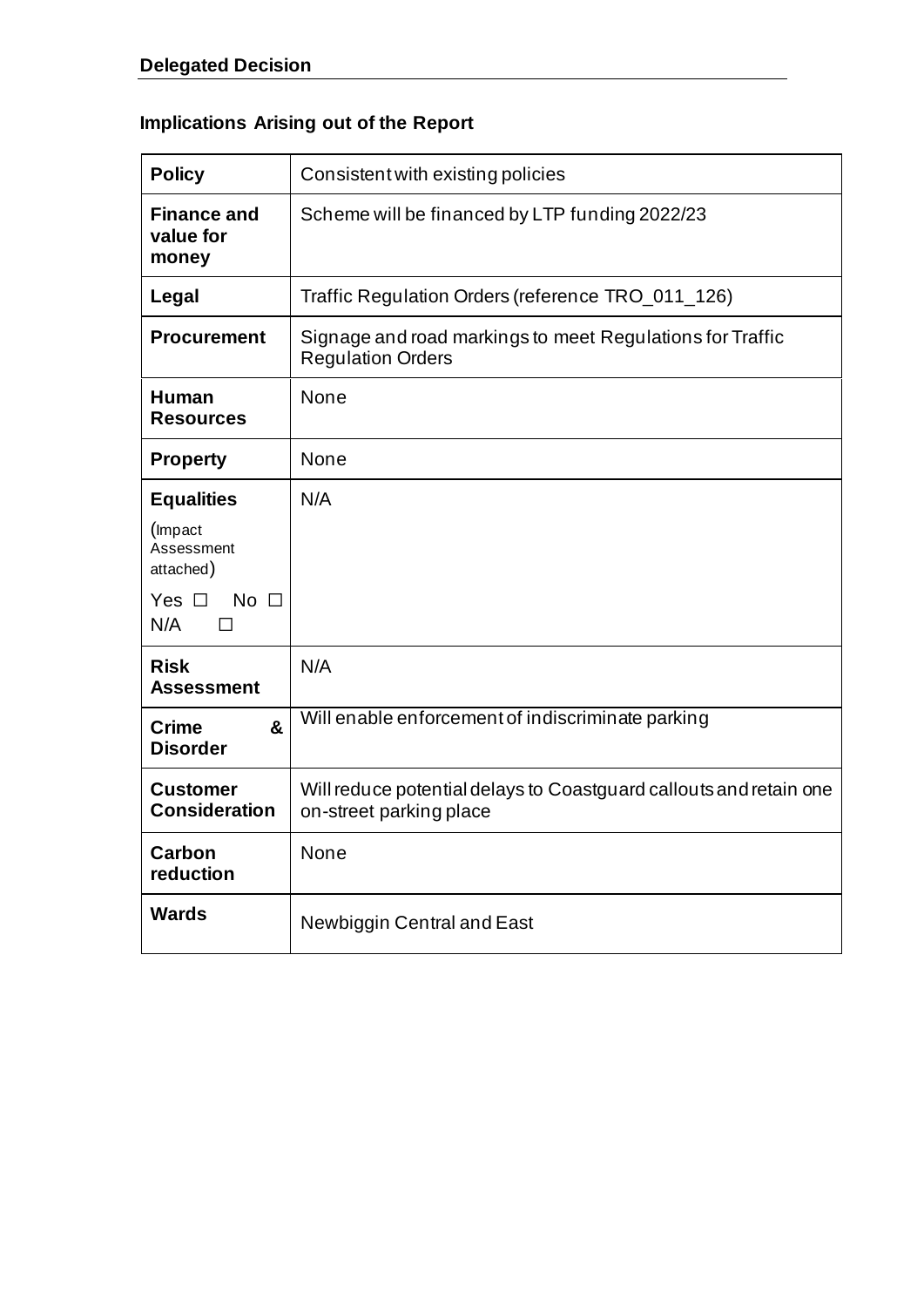### **Background papers:**

S:\Highways\PROJECT\21\HE Minor Improvements\HE213537D TROs\HE213537D-38 Ocean View Newbiggin\TRO and Notices

\_\_\_\_\_\_\_\_\_\_\_\_\_\_\_\_\_\_\_\_\_\_\_\_\_\_\_\_\_\_\_\_\_\_\_\_\_\_\_\_\_\_\_\_\_\_\_\_\_\_\_\_\_\_\_\_\_\_\_\_\_\_\_\_\_\_\_

Appendix – None

# **Author and Contact Details**

Report Author **Terry Luck - Programme Officer**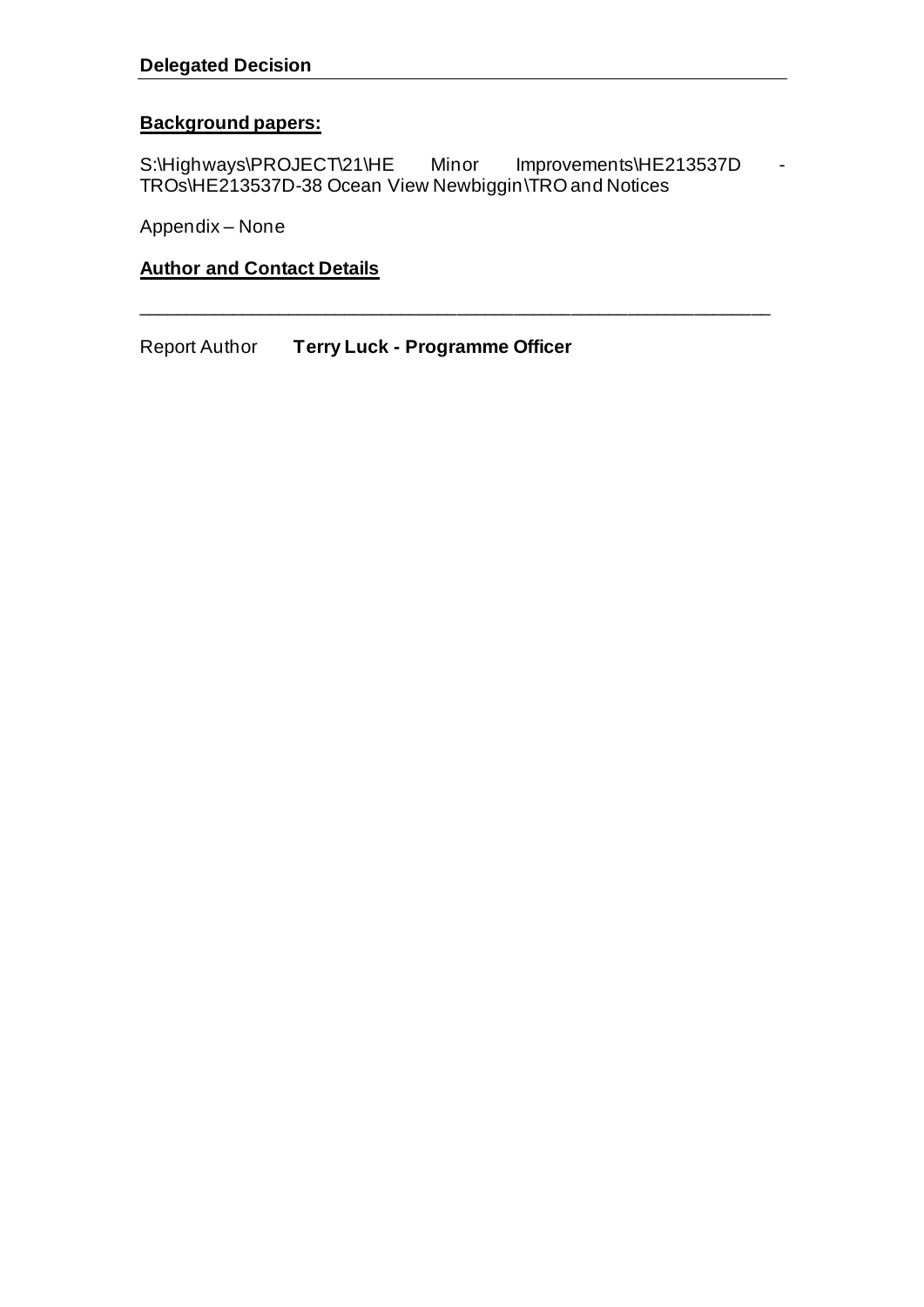## **DECISION TAKEN**

| <b>Title of Officer:</b> | Service Director, Local Services.                                                                                                                                                                             |
|--------------------------|---------------------------------------------------------------------------------------------------------------------------------------------------------------------------------------------------------------|
| Subject:                 | Proposed implementation of No Waiting and No<br>Loading Restrictions (Double Yellow Lines and Kerb<br>Blips) on Ocean View Newbiggin.                                                                         |
| <b>Consultation:</b>     | Formal consultation not required. Restrictions<br>introduced on road safety considerations. Local<br>County Councillor, Town Council and Statutory<br>Consultees notified via TRO Amendment legal<br>process. |
| <b>Decision Taken:</b>   | To implement Keep Clear markings (Yellow zig-zag<br>markings) No Waiting and No Loading Restrictions<br>(Double Yellow Lines and Kerb Blips) on Ocean View<br>Newbiggin, adjacent to Coastguard Station.      |

Signature of Director

**Date** 31st March 2022